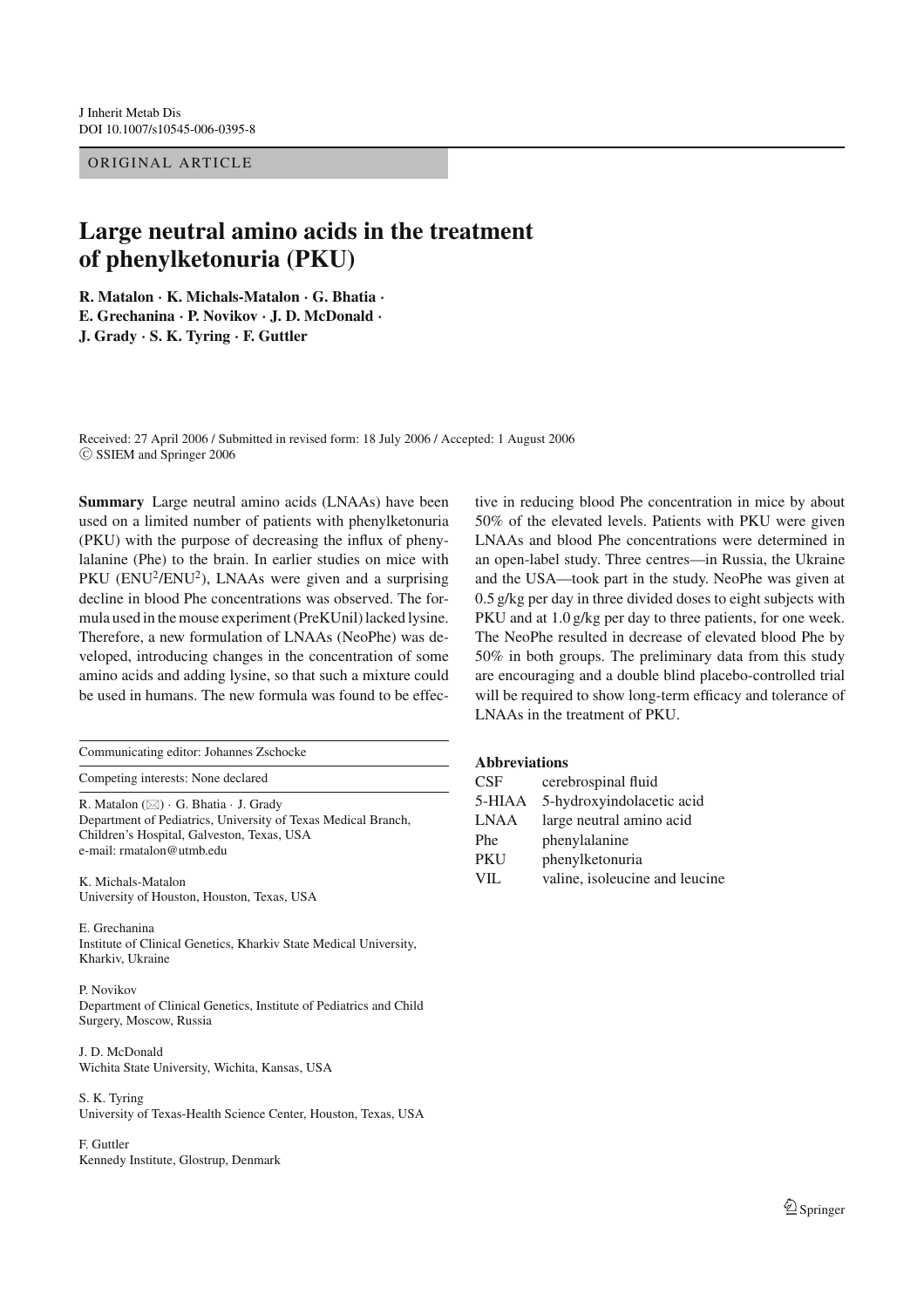#### **Introduction**

problems with poor school performance, impaired executive down to what is considered a therapeutic concentration, et al 2002). When blood Phe concentrations are not brought et al 1992; Holtzman et al 1986; Michals et al 1985; Walters childhood years (Azen et al 1991; Fisch et al 1997; Gleason older. Recently, 'Diet for life' has been advocated beyond tal retardation, even with some diet relaxation as children got showed the efficacy of dietary treatment in preventing menabout 50 years ago. Experience gained from treating PKU following the early trials of Bickel and colleagues (1953) Phenylalanine-restricted diet for the treatment of PKU started

functioning, changes in the white matter of the brain and loss of intelligence quotient may be encountered (Burgard et al 1997; Diamond 2001; Fisch et al 1995; Griffiths et al 1995; Lou et al 1985; Michals et al 1988; Pietz et al 1998; Ris et al 1994; Schmidt et al 1994; Scriver and Kaufman 2001; Seashore et al 1985; Smith et al 1978, 1991; Thompson et al 1990, 1994; Walters et al 2002). Therefore, in order to prevent blood concentrations of Phe exceeding a certain acceptable concentration, alternative modes of therapy for PKU are being sought, so that some reduction of blood Phe concentrations continues throughout the life of patients with PKU (Scriver and Kaufman 2001).

Clinics have adopted their own criteria for acceptable concentration of blood Phe for adults with PKU. In order to have uniformity in the treatment of PKU and to have a range of acceptable blood Phe concentrations in the USA, the National Institutes of Health (NIH) convened a consensus conference and issued guidelines for treating PKU. Blood Phe concentration of 120–360 μmol/dl were recommended for young children 0–13 years; for those of 13 years and older the concentration are allowed to go higher, 900 μmol/dl (NIH 2001). In Europe the guidelines for adults are different and blood Phe concentrations of 1200 μmol/dl are acceptable (MRC 1993).

The first approach to lowering blood Phe concentrations and compliance with dietary treatment was attempted by companies who make formulas for PKU. In order to improve treatment, PKU formulas were made more palatable and were offered in a variety of flavours and textures such as gels, bars, tablets and other forms. The new formulas are more acceptable to adults, but still compliance has been limited.

A recent addition to therapy is the use of (6*R*)-L-*erythro*-5,6,7,8-tetrahydrobiopterin (BH4) for treatment of PKU. Kure and colleagues (1999) reported that patients with mild PKU responded to BH<sub>4</sub> by significant reduction in their blood Phe. Subsequent studies (Blau and Scriver 1997; Blau and Trefz 2002; Erlandsen et al 2004; Kure et al 1999; Lassker et al 2002; Lindner et al 2003a, b; Matalon et al 2003, 2004; Muntau et al 2002; Spaapen et al 2000; Trefz et al 2000, 2001; Weglage et al 2002) confirmed the findings of Kure and colleagues. It seems that patients with mild missense mutations in one allele may show significant decline in their blood Phe concentrations when given BH4. From our experience with  $BH<sub>4</sub>$ , about 50% of patients may benefit from  $BH<sub>4</sub>$  but only about 10% of patients will require  $BH<sub>4</sub>$  as a monotherapy and the other  $40\%$  of the patients who respond to BH<sub>4</sub> will require dietary restriction of Phe in addition to BH<sub>4</sub> treatment (Matalon et al 2002, 2004).

Interest in the possibility that large neutral amino acids (LNAAs) could lower brain Phe was initiated by the work of Oldendorf and colleagues (Oldendorf and Szabo 1976). In order to cross the blood–brain barrier, amino acids require a transporter protein. The large neutral amino acids

and the cationic amino acids (phenylalanine, tyrosine, tryptophan, threonine, isoleucine, leucine, valine, methionine, lysine, arginine and histidine) share a common transporter to the brain and compete with one another (Choi and Pardridge 1986; Hargreaves and Pardridge 1988; Pardridge 1977, 1982; Pardridge and Oldendorf 1975). Pardridge (1982) showed that the transport of LNAAs on the carrier protein and the movement of amino acids across the blood-brain barrier depend on the affinity of each amino acid for the carrier protein. So far, studies with PKU have concentrated on the bloodbrain barrier and the reduction of entry of Phe into the brain compartment.

Large neutral amino acids and cationic amino acids cross the intestinal mucosa by means of a carrier protein similarly their crossing of the blood–brain barrier, except that the affinity of the amino acids for the intestinal carrier is determined by a *K*<sup>m</sup> two orders of magnitude higher than that of the blood-brain carrier. In this study we document the lowering of blood Phe concentration in humans and mice with PKU using a mixture of LNAAs supplied in the diet, suggesting that competition at the intestinal carrier protein can be achieved.

### **Materials and methods**

The mixture of LNAAs (NeoPhe) was obtained from Prekulab,Korsor,Denmark.

In NeoPhe, lysine and histidine are added and leucine is increased. Mice with PKU ( $n = 7$ ), genotype ENU<sup>2</sup>/ENU<sup>2</sup> (classical PKU), were purchased for the University of Texas Medical Branch (UTMB) laboratory from Jackson Laboratories, Bar Harbor, ME, USA. The ENU<sup>2</sup> mutant mouse strain was produced at the University of Wisconsin by exposure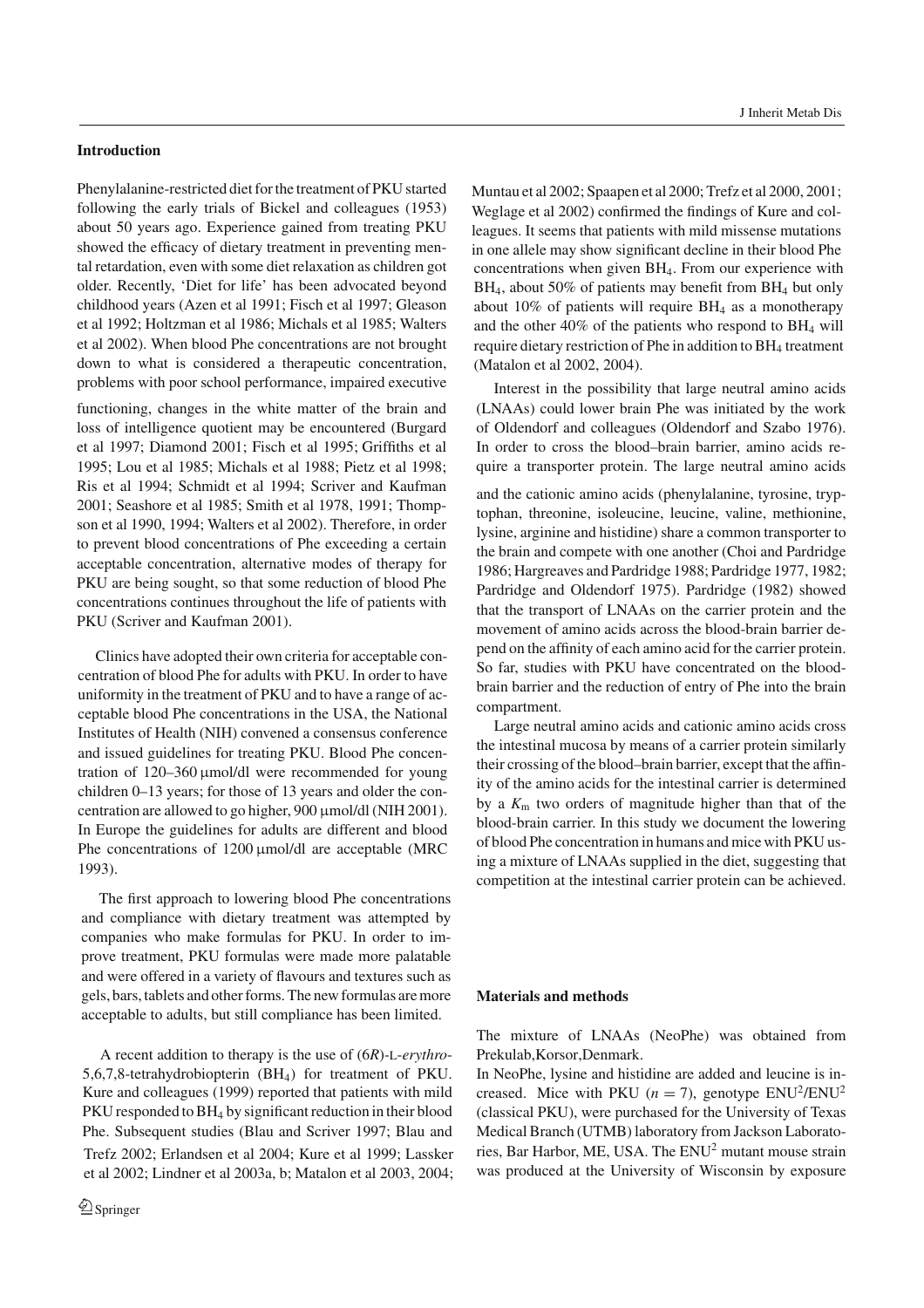of founder animals to *N*-ethyl-*N* -nitrosourea, which caused a F263S point mutation, resulting in classical PKU in homozygous animals. Mice used in this study were genotyped to verify that they were homozygous for the F263S mutation according to the method of McDonald and Charlton (1997). The group of mice at UTMB, Galveston and at Wichita State University were given 16.7% NeoPhe blended into their normal chow diet. This was done following ICAUC approval. On average, mice eat approximately 6 g of chow daily. The addition is 1 g of LNAAs to 5 g of chow, which contains about 50 mg of Phe, so the ratio of LNAAs to Phe is very high. Blood Phe was determined four times in one week before NeoPhe and twice in one week while on NeoPhe, and twice following cassation of treatment.

Patients with PKU were recruited from three centres: the Institute of Clinical Genetics, Kharkiv State Medical University, Kharkiv, Ukraine; the Department of Clinical Genetics, Institute of Pediatrics and Child Surgery, Moscow, Russia; and the Department of Pediatrics, University of Texas Medical Branch, Children's Hospital, Galveston, Texas, USA. The patients enrolled in the open-label study had to have PKU and be old enough to swallow pills. Each patient signed an institutionally approved informed consent prior to enrolment and all the patients were genotyped earlier.

Patients in the Ukraine and Russia were treated with Tetraflex early in life. Tetraflex is similar to other formulas in Europe. The patients in the study were not in optimal dietary control, and Phe intake exceeded 500 mg/day. The patients from the US clinic were older and were on 'vegetarian' diet; their Phe intake exceeded 1000 mg/day.

There were 11 patients, 4 male and 7 females. Eight patients (mean age 20.5 years) received 0.5 g/kg per day and 3 patients (mean age 16.5 years) received 1.0 g/kg per day of NeoPhe divided into three doses and taken before meals. Patients were instructed to continue their diet as they did prior to enrolling in the trial. Baseline Phe was determined on four separate occasions and at zero time and post NeoPhe at one week. Blood Phe was also determined one week after NeoPhe treatment. Blood Phe was assayed using filter paper and tandem mass spectroscopy (Pediatrix, Bridgeville, PA, USA).

Paired *t*-tests were used to assess changes from baseline measurements with the T-Test procedure using SAS statistical software (*SAS/STAT 9.1 User's Guide*; SAS Institute, Inc., Cary, NC, USA).

## **Results**

The mean blood Phe concentration for mice  $(n = 7)$  was determined four times during nine days on normal chow. The average concentrations were used as a baseline for each mouse. The average Phe concentration of two blood samples while on NeoPhe was used for post-LNAA testing. Blood Phe concentrations were decreased by 53%, from an average of 1444 to an average of 678 μmol/dl. This decline in blood Phe is statistically significant ( $p < 0.0001$ ) as shown in Fig. 1. The identity of each mouse is shown on the right of the graph. Blood Phe decreased on average by 766 μmol/dl  $(SD = 197)$ . Since mice could not manipulate their intake and constantly ate the same diet, the decrease in their blood Phe concentrations clearly shows 'proof of principle' that LNAAs in NeoPhe can reduce blood Phe concentrations.

Blood Phe concentration in the 8 patients (Fig. 2) taking 0.5 g/kg per day of LNAAs decreased from an average of 957.4 μmol/dl to an average of 458.4 μmol/dl, a decline of 52%, which is statistically significant ( $p = 0.004$ ). There were three patients (Fig. 3) who took 1 g/kg per day of LNAAs. Their baseline average was 1230 μmol/dl compared to an average of 549.0 μmol/dl, an average decline of 55%.

All patients experienced a decrease in blood Phe concentrations from baseline after NeoPhe. The average decrease was 601  $\mu$ mol/dl (SD = 370), and when analysed together  $(N = 11)$  this drop in blood Phe was highly significant ( $p = 0.0003$ ).

When treatment was discontinued, blood Phe concentrations increased to pre-trial levels.

## **Discussion**

Lack of adherence to diet in the treatment of PKU has resulted in neuropsychological deficits, even with early detection and treatment (Burgard et al 1997; Diamond 2001; Fisch et al 1995; Griffiths et al 1995; Lou et al 1985; Michals et al 1988; Pietz et al 1998; Smith et al 1978; Thompson et al 1990). This created the need to reassess treatment strategies and prompted the National Institutes of Health (NIH) in the USA to convene a consensus conference so that recommendations for treatment guidelines could be reached (NIH 2001). The difficulty in attaining the goal of blood Phe of 120–600 μmol/dl in adolescents was highlighted at the conference, and was further documented by the report of Walters and colleagues (2002). There have been ongoing attempts to find other modalities for therapy of PKU. A promising method for lowering blood Phe concentrations in patients with mild PKU is supplementation with  $BH<sub>4</sub>$  (Blau and Trefz 2002; Kure et al 1999; Lindner et al 2003a, b; Matalon et al 2002, 2004; Muntau et al 2002; Trefz et al 2000, 2001; Weglage et al 2002). Studies with BH4 indicate that approximately 50% of patients with PKU have a positive response to  $BH<sub>4</sub>$ . Clinical trials of long-term treatment with BH<sub>4</sub> are now in progress.

The idea of utilizing the competition of LNAAs with Phe on the carrier protein for the blood–brain barrier has been entertained for some time. The transport of LNAAs to the brain is mediated by a carrier protein with the lowest  $K<sub>m</sub>$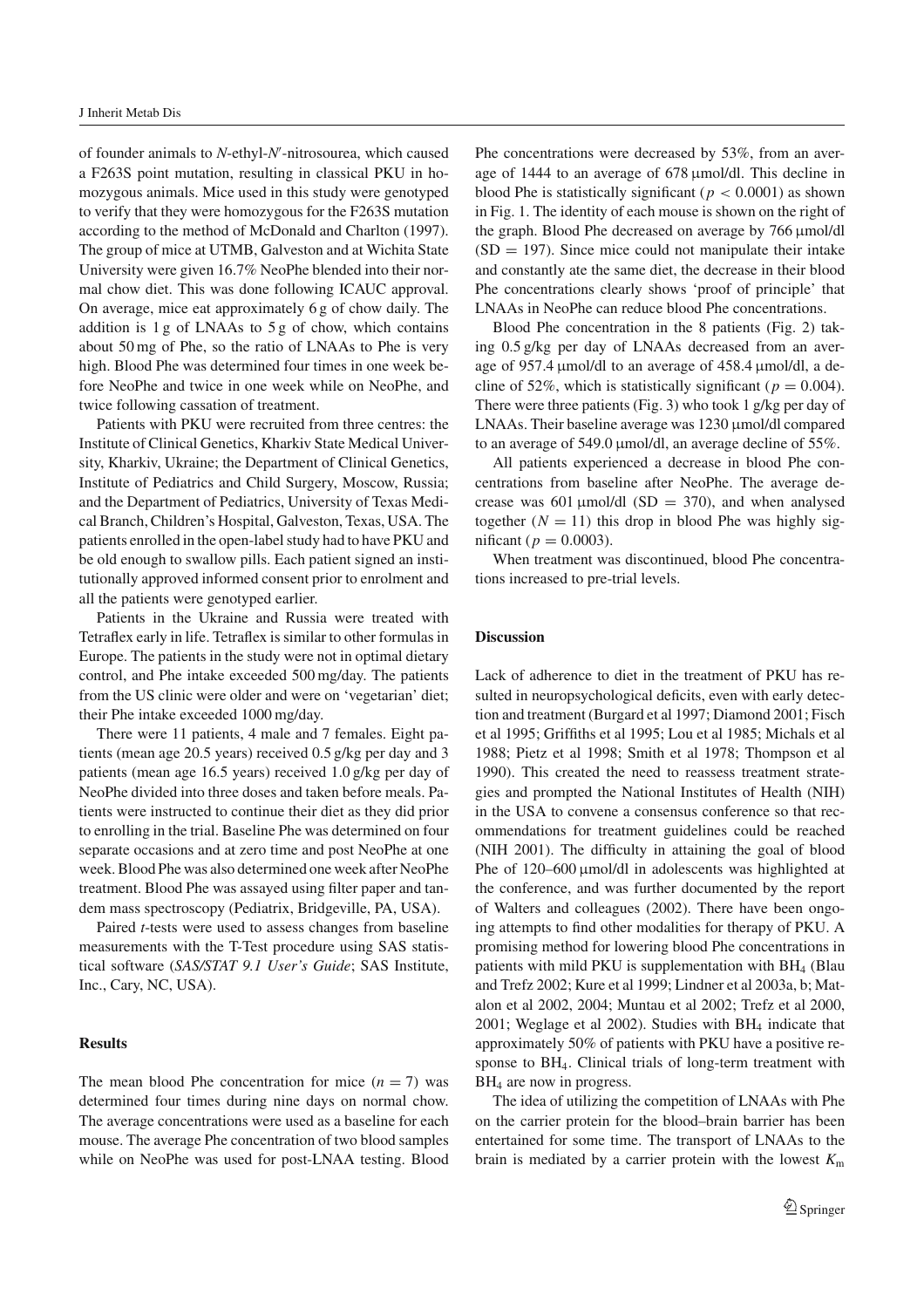**Fig. 1** Mean blood Phe concentration with standard deviation of ENU<sup>2</sup>/ENU<sup>2</sup> mice (*n*=7) on normal chow (pre-LNAA) and on 16.7% NeoPhe. The ID of each mouse is given at the right. The reduction in blood Phe level is 53% from baseline with *p*-value <0.0001

**Fig. 2** Blood Phe response to 0.5 g/kg NeoPhe in 8 patients with PKU, showing 52% average decline in blood Phe concentration







for Phe. The Michaelis–Menten constant (*K*m) for each large neutral amino acid is dictated by the equation:

$$
K_{\rm m} \left( \text{app} \right) = K_{\rm m} \left( 1 + \sum \left[ \text{aa} \right] / K_{\rm m}^{\text{aa}} \right) \tag{1}
$$

The  $K<sub>m</sub>$  apparent (app) of a given amino acid deviates from the absolute  $K<sub>m</sub>$  in the presence of a competing amino acid. The  $K<sub>m</sub>$  equation predicts that if the plasma concentration of an LNAA is much less than its value of  $K<sub>m</sub>$ , then that amino acid will not compete effectively for the carrier protein. In PKU, blood Phe is much higher than other LNAAs so Phe can displace other amino acids and readily cross the blood– brain barrier (Pardridge 1982). Therefore, Phe is favoured to cross the blood–brain barrier rather than other LNAA (Choi and Pardridge 1986; Hargreaves and Pardridge 1988; Moller et al 1997; Oldendorf and Szabo 1976). The lower concentrations of tyrosine, tryptophan and branched-chain amino acids that have been reported in patients and mice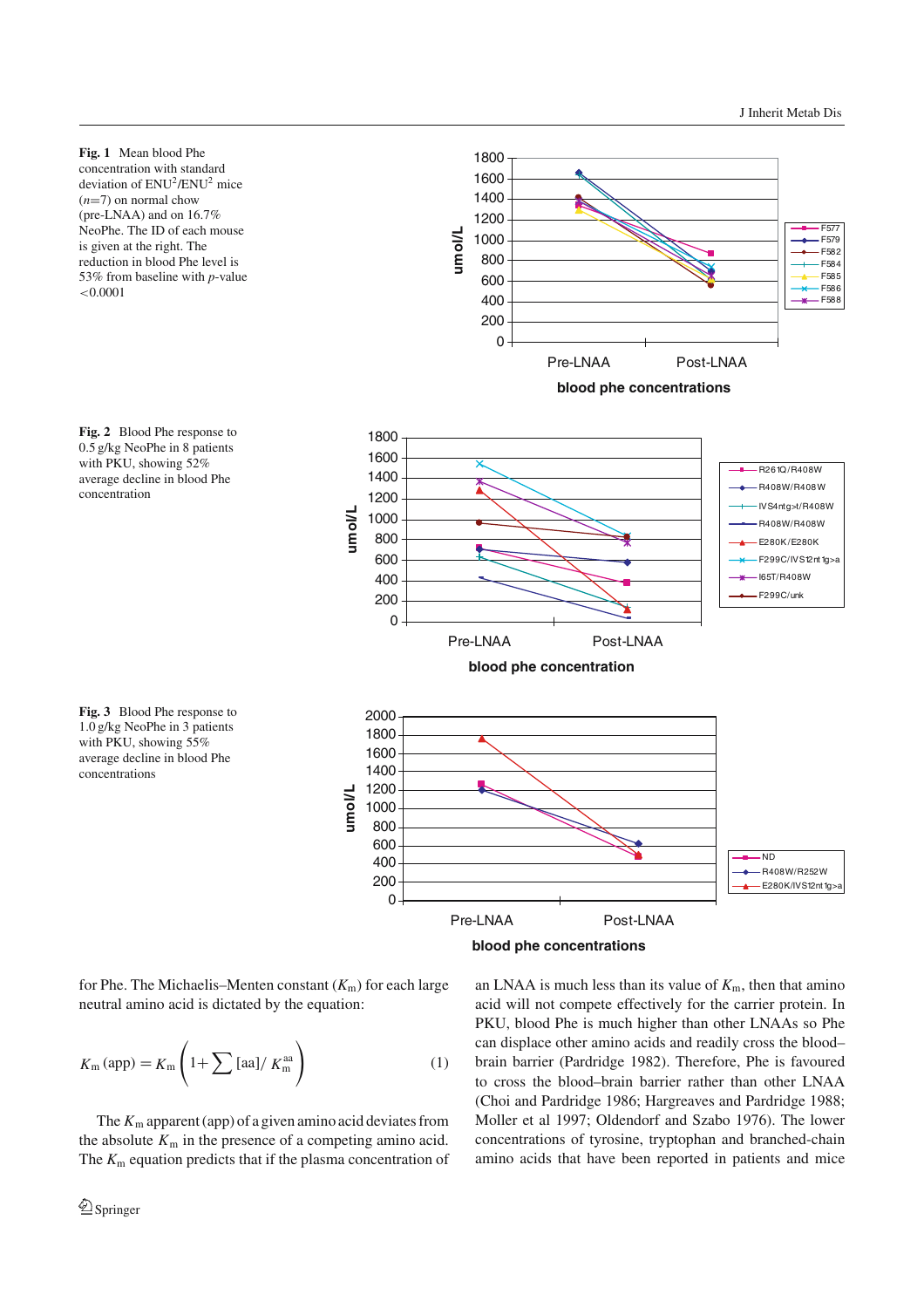with PKU (Smith and Kang 2000) are the result of the competition of Phe with other LNAAs to cross the blood–brain barrier because of its higher concentrations in blood.

Clinical trials with tyrosine on patients with PKU started with the work of Lou and colleagues (1985), who gave 160 mg/kg of tyrosine to patients and reported increased attention span and neurotransmitter synthesis, as judged by neurotransmitter metabolites in the CSF. Subsequent studies by Pietz and colleagues (1995) giving 100 mg/kg tyrosine/kg to 24 early-treated PKU patients for 4 weeks showed no beneficial effects in neuropsychological tests. The addition of tryptophan to the diet of patients with PKU resulted in increase in 5-HIAA in CSF, while Phe concentration were unaltered. No effect on neuropsychological performance or vigilance was observed (Neilsen 1987). Berry and colleagues (1982, 1990) used branched-chain amino acids to inhibit the influx of Phe to the brain. Valine 150 mg/kg, isoleucine 150 mg/kg, and leucine 200 mg/kg (VIL) were used in these studies. The patients on VIL had a substantial lowering of Phe in the CSF, but tyrosine concentrations also were lower. Since VIL is not a complete mixture of LNAAs and does not contain tyrosine and tryptophan, which are precursors for neurotransmitters, it is not considered an adequate mixture of amino acids for the treatment of PKU (Hommes 1989).

The first study of LNAA supplementation in the treatment of PKU was conducted using formulas of LNAAs without lysine, such as PreKUnil (Dotremont et al 1995). Four patients were treated for one month using a formula with 0.8 g/kg LNAAs and a low-protein diet, 0.6 g/kg. The treatment led to negative nitrogen balance due to lysine deficiency, indicating that such a formulation was not adequate for treatment of PKU.

A different study by Pietz and colleagues (1996) used Phe loading in six male patients with PKU, who were given Phe 100 mg/kg with and without LNAAs. When treated with LNAAs, the influx of Phe to the brain was decreased as measured by magnetic resonance spectroscopy (MRS). Moats and colleagues (1999, 2000), using MRS to measure brain Phe, studied patients on 0.6 g/kg of LNAAs and showed a decrease in brain Phe concentration following the treatment with LNAAs. The use of MRS to measure brain Phe concentration is technically difficult and it is not an accepted method for routine follow-up on treatment in PKU. A method that relies on blood determination of Phe concentration would be the preferred method, since this is an accepted practice.

In the GI tract, LNAAs are also transported by a carrier protein with a *K*<sup>m</sup> that is two orders of magnitude higher than that of the CNS carrier protein. Lysine and arginine are also transported on the same carrier protein (Hidalgo and Borchardt 1990; Larsen et al 1964; Pardridge 1982). According to the experiments of Hidalgo and Borchardt (1990), using human intestinal-epithelial cells (Caco-2-cells in monolayers with a buffer containing 10 μmol/L Phe), significant inhibition of Phe transport requires 100-fold (1 mmol/L) LNAAs, as dictated by the  $K<sub>m</sub>$  equation for affinity of LNAAs to the GI carrier protein. For example, at such concentrations, leucine inhibits Phe transport by 55%, tyrosine by 45% and the cationic amino acid lysine by 50%.

Under physiological conditions, competition of LNAAs with Phe is not likely to occur in the GI tract. However, by increasing the concentration of LNAAs and lysine while Phe is unchanged or reduced, competition with the GI transporter can be achieved. When tested on mice with PKU mouse chow with 16.7% LNAAs, a statistically significant decrease in blood Phe concentration was observed. This suggests that a competition with the transport of Phe can be attained with high concentrations of LNAAs in the GI tract, satisfying the concentrations required by the *K*<sup>m</sup> for the GI transporter. Earlier, studies with PreKUnil resulted in lowering of blood and brain Phe in mice (Matalon et al 2003.)

The same mixture of LNAAs (NeoPhe) was used in patients with PKU, and also resulted in lower blood Phe concentration in the treated patients, suggesting that the mixture leads to increased concentrations of LNAAs in the GI tract competition with Phe transport.

The data presented indicate that the inhibition of transport of Phe can occur in the GI tract using LNAAs at the concentrations used in the study. It is also possible that better utilization of amino acids and protein synthesis is increased (anabolic effect). In mice we have not seen weight gain. In patients the trial was too short to document anabolic effects. Since this is a preliminary study, future experiments should focus on the mechanism of lowering of blood Phe concentration. The decline in blood Phe in PKU patients taking LNAAs is easy to measure and it is being reported for the first time. It is possible that if natural protein is somewhat limited (less Phe), more effective competition of LNAAs with Phe should be further enhanced, leading to lower blood Phe concentrations.

The 11 patients with PKU in this report were mostly classical PKU patients, as seen by the blood concentration of Phe and their genotype. Only two patients in this group responded to BH4, while the others had no decline in blood Phe concentrations following loading with BH4. None of these patients was on BH4 during the study. These findings indicate that LNAAs can be effective in reducing blood Phe in all PKU patients. It is possible that patients who respond partially to BH4 and still require Phe restriction will benefit from combination of BH4 and LNAAs.

Strategies similar to the lowering of blood Phe concentration with LNAAs can be developed for the treatment of the tyrosinaemias. In this case Phe and tyrosine (and methionine in some cases) can be excluded from the LNAA preparation. Maple syrup urine disease (MSUD) can be treated similarly by exclusion of leucine, isoleucine and valine, limiting their absorption from the GI tract. Limiting methionine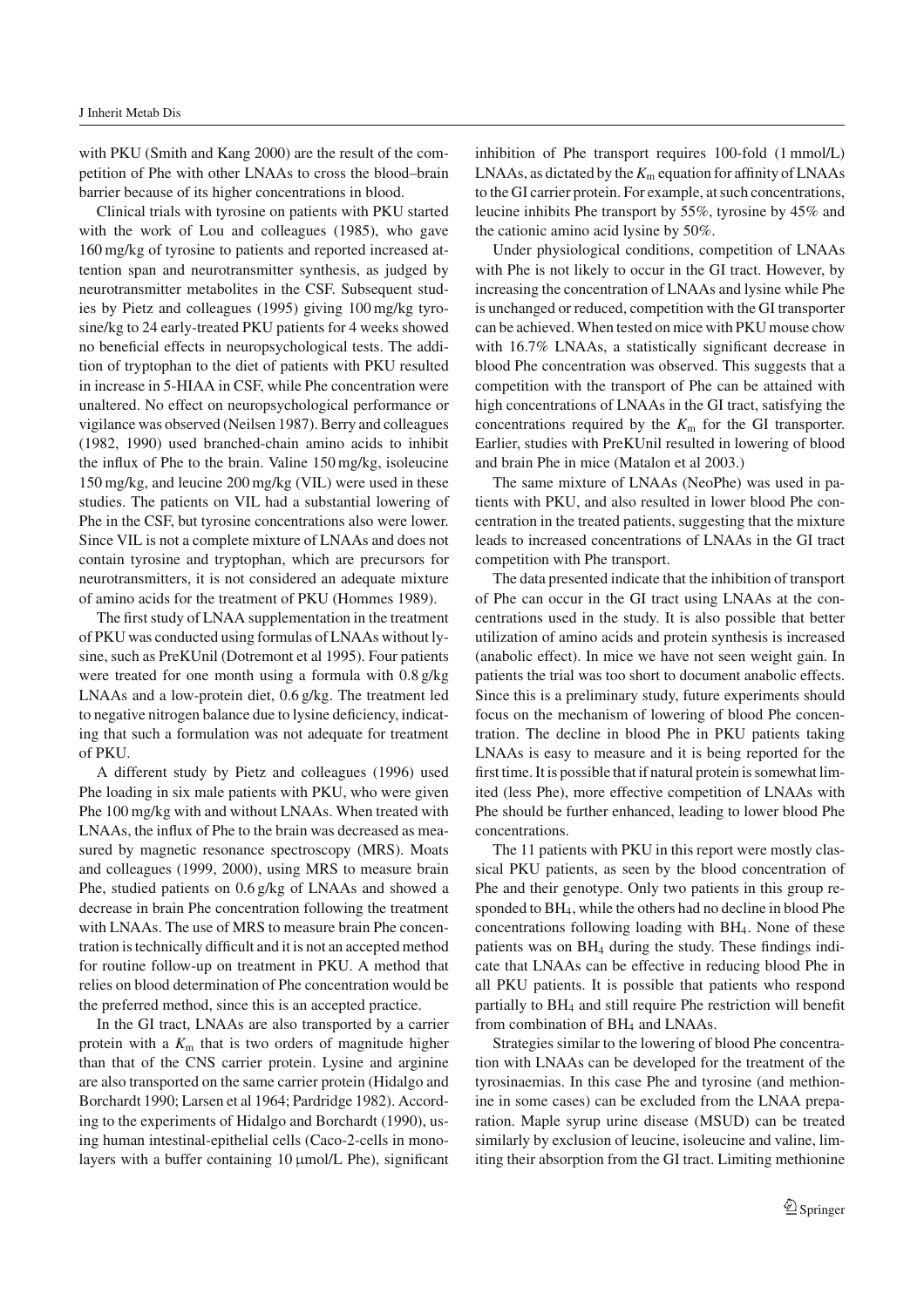in homocysteinuria while increasing the other LNAAs may prove helpful in lowering blood homocysteine concentrations. Similarly, leucine absorption can be decreased by increasing the composition of other LNAAs in the GI tract. All such treatments need to be carefully planned and monitored in specialized metabolic centres, with the goal that diet in such diseases can be relaxed so that better compliance is achieved and metabolic crises are less frequent.

The data from this study suggest that double-blind placebo-controlled clinical trials should be conducted with LNAAs. Trials with similar formulas should be conducted in specialized centres, with the understanding that these pills are only a supplement and not a complete diet. Energy, micronutrients and other essential nutrients should be provided by the daily diet.

**Acknowledgements** This work was supported in part by the Genetics Research Trust. The authors would like to acknowledge Ben Holmes from Prekulab for the generous supply of NeoPhe and PreKUnil.

#### **References**

- Azen C, Koch R, Friedman EG, et al (1991) Intellectual development in 12-year-old children treated for phenylketonuria. *Am J Dis Child* **145**: 35–39.
- Berry HK, Bofinger MK, Hunt MM, Phillips PP, Guilfoile MB (1982) Reduction of cerebrospinal fluid phenylalanine after oral administration of valine, isoleucine and leucine. *Pediatr Res* **16**: 751–755.
- Berry HK, Brunner RL, Hunt MM, White PP (1990) Valine, isoleucine, and leucine: a new treatment for phenylketonuria. *Am J Dis Child* **144**: 539–543.
- Blau N, Scriver CR (1997) New approaches to treat PKU: How far are we? Mol Genet Metab **81**: 1–2.
- Blau N, Trefz F (2002) Tetrahydrobiopterin-responsive phenylalanine hydroxylase deficiency: possible regulation of gene expression in a patient with the homozygous L48S mutation. *Mol Genet Metab* **75**: 186–187.
- Bickel H, Gernrard J, Hickmans EM (1953) Influence of phenylalanine intake on the phenylketonurics. *Lancet* **2**: 812–813.
- Burgard P, Rey F, Rupp A, Abadie V, Rey J (1997) Neuropsychologic functions of early treated patients with phenylketonuria, on and off diet: results of a cross-national and cross-sectional study. *Pediatr Res* **41**: 368–374.
- Choi TB, Pardridge WM (1986) Phenylalanine transport at the human blood–brain barrier. *J Biol Chem* **261**: 6536–6541.
- Diamond A (2001) A model system for studying the role of dopamine in the prefrontal cortex during early development in humans: early and continuously treated phenylketonuria. In: Nelson CA, Luciana M, eds. *Handbook of Cognitive Neuroscience.* Cambridge, MA: MIT Press, 433–472.
- Dotremont H, Francois B, Diels M, Gillis P (1995) Nutritional value of essential amino acids in the treatment of adults with phenylketonuria. *J Inherit Metab Dis* **18**: 127–130.
- Erlandsen H, Pey AL, Gamez A, et al (2004) Correction of kinetic and stability defects by tetrahydrobiopterin in phenylketonuria patients with certain phenylalanine hydroxylase mutations. *Proc Natl Acad Sci USA* **101**(48): 16903–16908.
- Fisch RO, Chang PN, Weisberg S, Guldberg P, Guttler F, Tsai MY (1995) Phenylketonuria patients decades after diet. *J Inherit Metab Dis* **18**: 426–427.
- Fisch R, Matalon R, Weisberg S, Michals K (1997) Phenylketonuria: current dietary treatment practices in the United States and Canada. *Am J Coll Nutr* **16**: 147–151.
- Griffiths P, Paterson L, Harvie A (1995) Neuropsychological effects of subsequent exposure to phenylalanine in adolescents and young adults with early-treated phenylketonuria. *J Intellec Dis Res* **39**: 365–372.
- Gleason LA, Michals K, Matalon R, Langenberg P, Kamath S (1992) A treatment program for adolescents with phenylketonuria. *Clin Pediatr* **6**: 331–335.
- Hargreaves KM, Pardridge WM (1988) Neutral amino acid transport at the human blood–brain barrier. *J Biol Chem* **263**(19): 392–397.
- Hidalgo IJ, Borchardt RT (1990) Transport of a large neutral amino acid (phenylalanine) in a human intestinal epithelial cell line: Caco-2. *Biochim Biophys Acta* **1028**(1): 25–30.
- Holtzman NA, Kronmal RA, van Doorninck W, et al (1986) Effect of a great loss of dietary control on intellectual performance and behavior of children with phenylketonuria. *N Engl J Med* **314**: 593–598.
- Hommes FA (1989) The role of the blood–brain barrier in the aetiology of permanent brain dysfunction in hyperphenylalaninaemia. *J Inherit Metab Dis* **12**: 41–46.
- Kure S, Hou DC, Ohura T, et al (1999) Tetrahydrobiopterin-responsive phenylalanine hydroxylase deficiency: a novel clinical entity. *J Pediatr* **135**: 375–378.
- Larsen PR, Ross JE, Tapley DF (1964) Transport of neutral, dibasic and *N*-methyl substituted amino acids by rat intestine. *Biochim Biophys Acta* **88**: 570–577.
- Lassker U, Zschocke J, Blau N, Santer R (2002) Tetrahydrobiopterin responsiveness in phenylketonuria. Two new cases and a review of molecular genetic findings. *J Inherit Metab Dis* **25**: 65.
- Lindner M, Hass D, Zschocke J, Burgard P (2003a) Tetrahydrobiopterin responsiveness in phenylketonuria differs between patients with the same genotype. *Mol Genet Metab* **73**: 104–106.
- Lindner M, Steinfeld R, Burgard P, Schulze A, Mayatepek E, Zschocke J (2003b) Tetrahydrobiopterin sensitivity in German patients with mild phenylalnine hydroxylase deficiency. *Hum Mutat* **21**: 400.
- Lou H, Guttler F, Lykkelund C, Bruhn P, Niewieser A (1985) A decreased vigilance and neurotransmitter synthesis after discontinuation of dietary treatment for phenylketonuria in adolescents. *Eur J Pediatr* **144**: 17–20.
- Matalon R, Koch R, Michals-Matalon K, Moseley K, Stevens RC (2002) Tetrahydrobiopterin-responsive phenylalanine hydroxylase mutation. *J Inherit Metab Dis* **25**(Supplement): 23.
- Matalon R, Surendran S, Michals-Matalon K, et al (2003) Future role of large neutral amino acids in transport of phenylalanine into the brain. *Pediatrics* **122**: 1570–1574.
- Matalon R, Koch R, Michals-Matalon K, et al (2004) Biopterin responsive phenylalanine hydroxylase deficiency. *Genet Med* **6**(1): 27–32.
- McDonald JD, Charlton CK (1997) Characterization of mutations at the mouse phenylalanine hydroxylase locus. *Genomics* **39**: 402–405.
- MRC Working Party on Phenylketonuria (1993) Recommendation on the dietary management of phenylketonuria. *Arch Dis Child* **68**: 126–127.
- Muntau AC, Roschinger W, Habich M, et al (2002) Tetrahydrobiopterin as an alternative treatment for mild phenylketonuria. *N Engl J Med* **347**: 2122–2132.
- Michals K, Dominick M, Schuett V, Brown E, Matalon R (1985) Return to diet therapy in patients with phenylketonuria. *J Pediatr* **106**: 933–936.
- Michals K, Azen C, Acosta PB, Koch R, Matalon R (1988) Blood phenylalanine and intelligence of ten-year-old children with phenylketonuria in the national collaborative study. *J Am Diet Assoc* **88**:1226–1229.